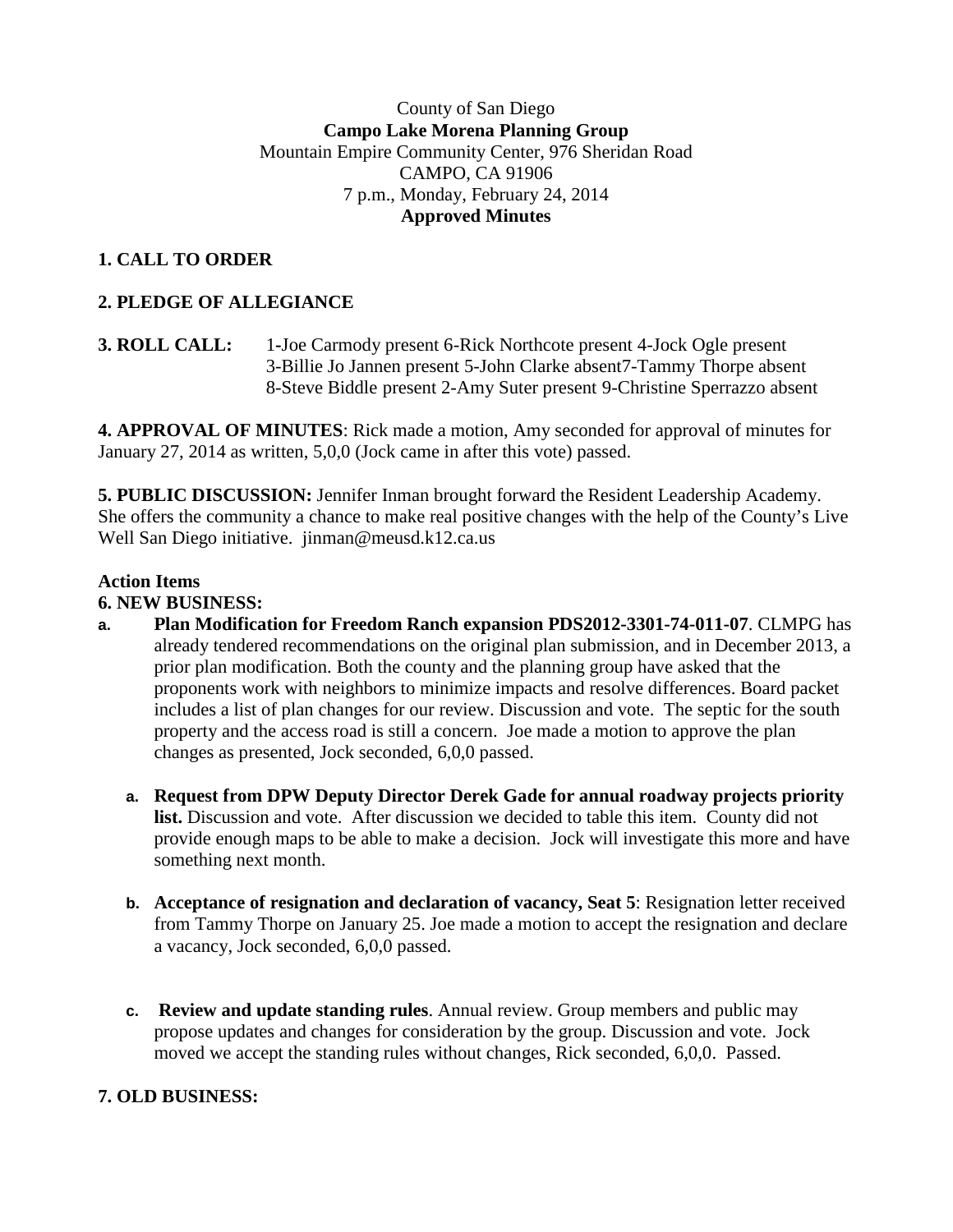**a. Standing Subcommittee reports: Groundwater, John Clarke; Sewer and Septic, Joe Carmody; Community Economic Impacts, Steven Biddle; Traffic and Public Safety, Jock Ogle.**

#### **8. CORRESPONDENCE AND ANNOUNCEMENTS**

- **a. The Star Ranch vesting and landscape architecture maps** will be available for public perusal at all of our meetings. The map package consists of 23 pages of full-sized maps.
- **b. Warning email from Dan Silver of Endangered Habitats League:** The Land Development Performance Review Committee has decided to ask the BOS to reopen red tape committee streamlining issues. Silver sent the us a copy of the EHL letter in this matter and urges us to monitor and write letters. I am working on getting hold of the memo. Performance review committee met on February 20 to review and finalize the memo. Committee webpage here:

http://www.sdcounty.ca.gov/pds/Performance\_Review\_Committee.html

- **c. Letter with attachments from Chairman James Comeau, Spring Valley Planning Group, with detailed information on Land Development Performance Review Committee actions**: Comeau also urges action, including correspondence and sending a member to attend meetings. He says the committee wishes to perform a more active role, including oversight, and adds, "BOS intended review of performance, not oversight of performance."
- **d. Sent letter to Dianne Jacob and planning commission to request that the county ask ABC to request denial of liquor license to Circle K.** Received acknowledgement from planning commission clerk Lisa Fitzpatrick. She will distribute our letter to planning commission members.
- **e. Letter from Dianne Jacob regarding our liquor license denial request:** She has forwarded to San Diego County Sheriff Bill Gore and Director Jennifer Hill of ABC.
- **f. Sent letter to PDS, reporting vote to officially support Boulevard's actions in opposition to Soitec solar projects and programmatic EIR.** Acknowledgement received from Robert Hingtgen. Copied representatives Duncan Hunter and Juan Vargas, who have not acknowledged receipt.
- **g. Forest Conservation Initiative lands rezone recommendations.** Planner Robert Citrano sent us this on Feb. 14. As the recommendations match those made by the planning group, I am treating this as correspondence, rather than an action item. Find maps and documents here: http://www.sdcounty.ca.gov/pds/advance/fcipcreport.html
- **h. Petition signature request from Jacumba sponsor group, via Chairman Howard Cook:** The petition asks BOS to reject Soitec's request to change zoning in Boulevard and allow it to build 1,500 acres of industrial solar. Solar "panels" are 50 feet wide and 30 feet tall. Signatures are still being sought as of Feb. 21. Find the petition here: http://petitions.moveon.org/sign/save-san-diego-countys